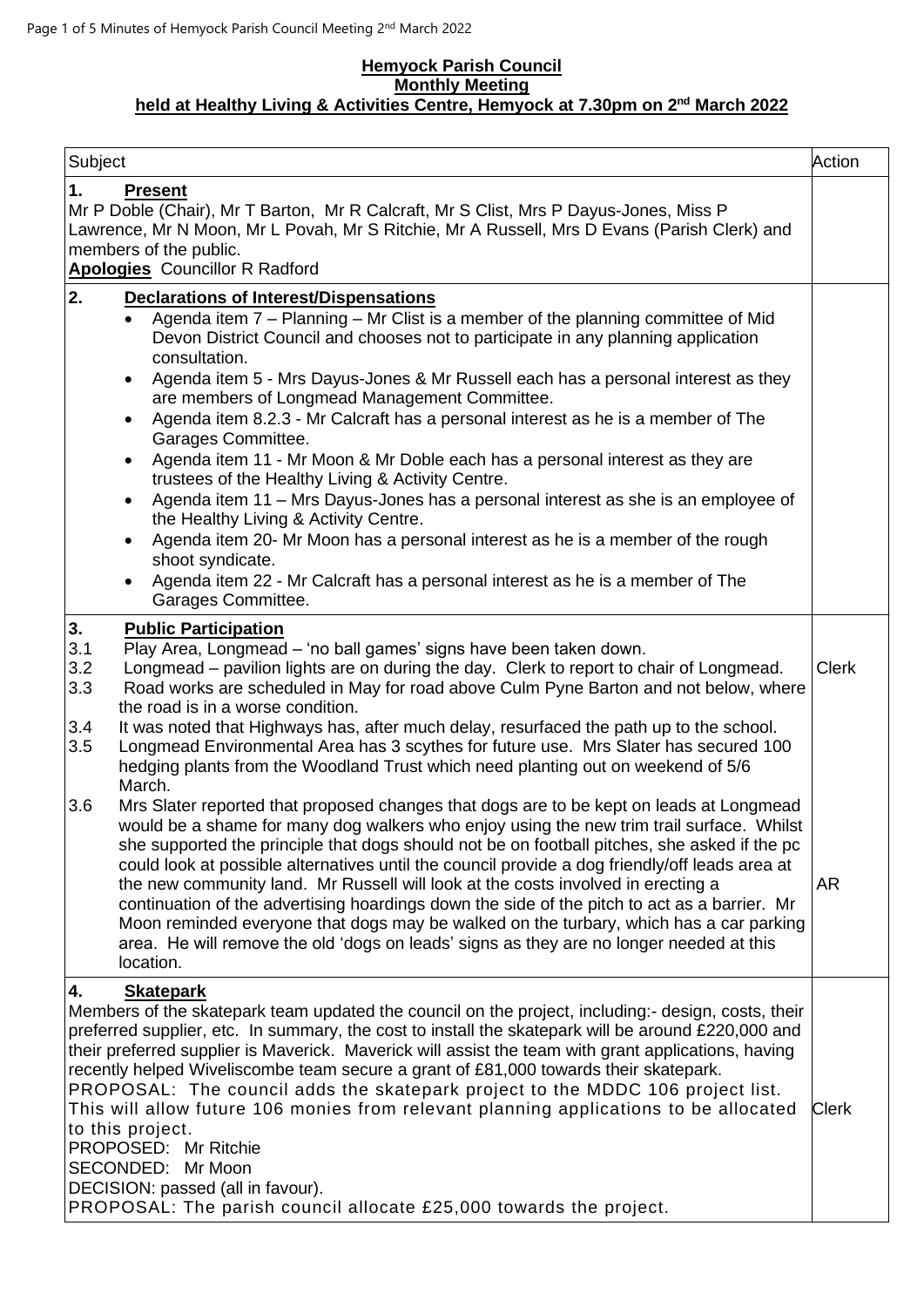| PROPOSED: Mr Barton<br>SECONDED: Mr Moon<br>DECISION: passed (all in favour).                                                                                                                                                       |              |
|-------------------------------------------------------------------------------------------------------------------------------------------------------------------------------------------------------------------------------------|--------------|
| The skatepark team plan to put on a skate jam event at Longmead on 21 <sup>st</sup> May. Clerk to enquire<br>about adding this event to the council insurance for public liability.                                                 | <b>Clerk</b> |
| 5.<br><b>Longmead</b><br>5.1<br>Proposals from football club<br>CCTV – Sam Iddon from the football club has sent clarification on various matters to the                                                                            |              |
| pc.<br>PROPOSAL: The parish council agrees to install CCTV supplied by Metcalfe<br>Allen.                                                                                                                                           |              |
| PROPOSED: Mr Moon<br>SECONDED: Mr Doble<br>DECISION: passed (all in favour). Mr Povah and Mr Ritchie abstained.                                                                                                                     |              |
| $Ditch -$<br>PROPOSAL: The parish council instructs J Stevens to complete the tree work<br>now but to clear the ditch when drier so that the spoil may be placed adjacent<br>to the ditch.<br>PROPOSED: Mr Moon                     |              |
| SECONDED: Mr Barton<br>DECISION: passed (all in favour). Mr Povah and Mr Ritchie abstained.<br>Aeroquick-                                                                                                                           |              |
| PROPOSAL: The parish council does not support the application for a grant<br>for this piece of equipment. It does not believe it is the right equipment for<br>the job.                                                             |              |
| PROPOSED: Mr Russell<br>SECONDED: Mr Moon                                                                                                                                                                                           |              |
| DECISION: passed (all in favour).<br>Car Park - (resurface of overflow)<br>5.2<br>Mr Povah is working on design and costs. MDDC has confirmed that planning permission<br>is not necessary as it falls under permitted development. | <b>Clerk</b> |
| The clerk will set up a meeting with Longmead Management Group (LMG) to discuss<br>5.3<br>future help and support and working agreement between council and LMG.<br>PSPO - see 3.6 above.<br>5.4                                    |              |
| <b>Minutes from Previous Meeting</b><br>6.<br>PROPOSAL: The council minutes of the 2 <sup>nd</sup> February are approved.                                                                                                           |              |
| PROPOSED: Mr Barton<br><b>SECONDED: Miss Lawrence</b><br>DECISION: passed (all in favour).                                                                                                                                          |              |
| 7.<br><b>Planning</b><br>The following applications were considered:-                                                                                                                                                               |              |
| 7.1<br>22/00268/HOUSE. Erection of single-storey rear extension. 14 Lower Greenfield,<br>Hemyock.                                                                                                                                   |              |
| PROPOSAL: the council is content with the application.<br>PROPOSED: Mr Barton                                                                                                                                                       |              |
| SECONDED: Mr Russell<br>DECISION: passed (all in favour).                                                                                                                                                                           |              |
| 21/02312/MFUL. Variation of condition 2 of planning permission 18/00423/MFUL -<br>7.2<br>Erection of 11 dwellings with garages - to allow substitution of previously approved plans.<br>Former St Ivel Station, Hemyock.            |              |
| PROPOSAL: the council is content with the application providing that the<br>footpath continues to the western boundary (there is a discrepancy on some of<br>the drawings.                                                          |              |
| PROPOSED: Mr Povah<br>SECONDED: Mr Barton                                                                                                                                                                                           |              |
| DECISION: passed (all in favour).                                                                                                                                                                                                   |              |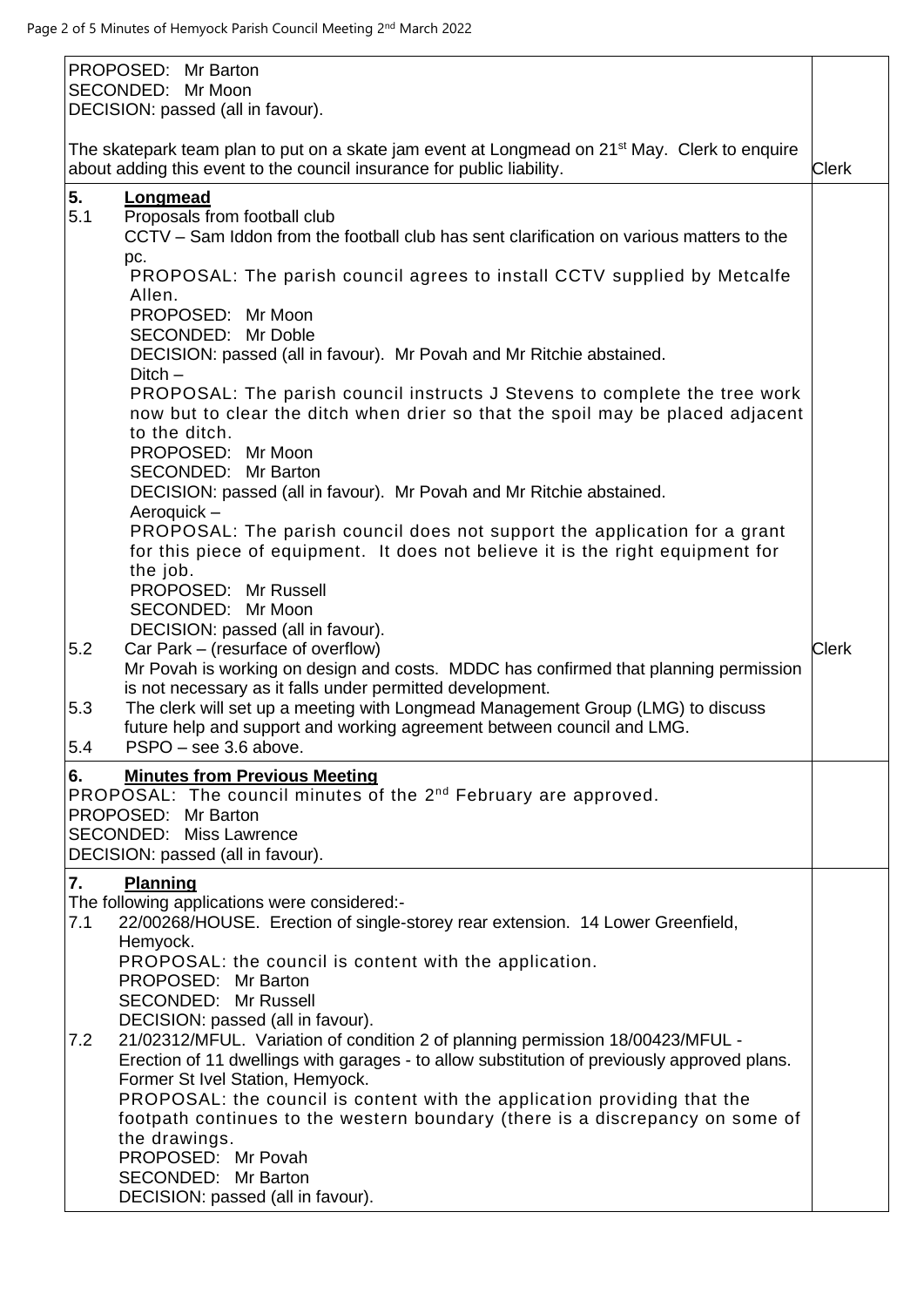|                                                                         | Permission granted noted for:-                                                                                                                                             |                |                            |                                                   |  |  |  |  |
|-------------------------------------------------------------------------|----------------------------------------------------------------------------------------------------------------------------------------------------------------------------|----------------|----------------------------|---------------------------------------------------|--|--|--|--|
| 7.3                                                                     | 21/02437/FULL. Change of use and conversion of garage into holiday let. Brownings                                                                                          |                |                            |                                                   |  |  |  |  |
| 7.4                                                                     | Farm, Hemyock.                                                                                                                                                             |                |                            |                                                   |  |  |  |  |
|                                                                         | No: 21/01944/FULL. Alterations and erection of two-storey extension to dwelling<br>following demolition of conservatory, conversion of agricultural/equestrian building to |                |                            |                                                   |  |  |  |  |
|                                                                         |                                                                                                                                                                            |                |                            |                                                   |  |  |  |  |
|                                                                         | create holiday accommodation and home office. Horwood Farm, Hemyock.                                                                                                       |                |                            |                                                   |  |  |  |  |
| 8.                                                                      | <b>Finance</b>                                                                                                                                                             |                |                            |                                                   |  |  |  |  |
| 8.1<br>Income and expenditure and bank reconciliation.<br><b>INCOME</b> |                                                                                                                                                                            |                |                            |                                                   |  |  |  |  |
|                                                                         |                                                                                                                                                                            |                |                            |                                                   |  |  |  |  |
| No                                                                      |                                                                                                                                                                            | From<br>Amount |                            |                                                   |  |  |  |  |
| 1                                                                       | 800.00                                                                                                                                                                     |                | DCC Longmead Enviro Area   |                                                   |  |  |  |  |
| $\overline{2}$                                                          | 100.00                                                                                                                                                                     |                | Skatepark donation         |                                                   |  |  |  |  |
| 3                                                                       |                                                                                                                                                                            | 50.00          | Skatepark donation         |                                                   |  |  |  |  |
| $\overline{4}$                                                          | 500.00                                                                                                                                                                     |                | Tredwin, funeral           |                                                   |  |  |  |  |
| 5                                                                       | 500.00                                                                                                                                                                     |                | Thomas Brothers, funeral   |                                                   |  |  |  |  |
| $\,6$                                                                   |                                                                                                                                                                            | 20.00          | Exe Valley Pizza, donation |                                                   |  |  |  |  |
| $\overline{7}$                                                          |                                                                                                                                                                            | .80            | Interest, HSBC             |                                                   |  |  |  |  |
| 8                                                                       |                                                                                                                                                                            | .80            | Interest, HSBC             |                                                   |  |  |  |  |
|                                                                         |                                                                                                                                                                            |                |                            |                                                   |  |  |  |  |
|                                                                         | <b>EXPENDITURE</b>                                                                                                                                                         |                |                            |                                                   |  |  |  |  |
| <b>No</b>                                                               | Amount                                                                                                                                                                     | Payee          |                            | Reason                                            |  |  |  |  |
| 1.                                                                      | 155.00                                                                                                                                                                     |                | I Govier                   | Plumbing public toilet                            |  |  |  |  |
| 2.                                                                      |                                                                                                                                                                            |                | 185.45   R Tomlinson       | Reimbursement of costs for skatepark event        |  |  |  |  |
| 3.                                                                      | 146.75                                                                                                                                                                     |                | K Amor                     | Toilet cleaning                                   |  |  |  |  |
| 4.                                                                      | 246.00                                                                                                                                                                     | I Pike         |                            | Village maintenance                               |  |  |  |  |
| 5.                                                                      | 1,122.12                                                                                                                                                                   |                | D Evans                    | Wages and expenses                                |  |  |  |  |
| 6.                                                                      | 95.67                                                                                                                                                                      |                | <b>HMRC</b>                | <b>PAYE</b>                                       |  |  |  |  |
| 7.                                                                      | 364.08                                                                                                                                                                     | Viking         |                            | Stationery                                        |  |  |  |  |
| 8.                                                                      | 32.00                                                                                                                                                                      |                | <b>BHLAC</b>               | Room hire                                         |  |  |  |  |
| 9.                                                                      | 29.99   I Pike                                                                                                                                                             |                |                            | Reimbursement, cleaning fluid                     |  |  |  |  |
| 10.<br>11.                                                              | 397.00                                                                                                                                                                     |                | A Rickard<br>N Williams    | Scythe training (paid from grant money)           |  |  |  |  |
|                                                                         | 440.00                                                                                                                                                                     |                |                            | Mole catching (£146.67 to be paid by third party) |  |  |  |  |
| 12.<br>13.                                                              | 4,393.80                                                                                                                                                                   |                | J Stevens<br>J Stevens     | <b>CMG</b> ditch maintenance                      |  |  |  |  |
| 14.                                                                     | 156.00                                                                                                                                                                     |                | <b>Hemyock Parish Hall</b> | St Margaret's Brook maintenance<br>Room hire      |  |  |  |  |
| 15.                                                                     | 8.00<br>8.00                                                                                                                                                               | <b>HSBC</b>    |                            |                                                   |  |  |  |  |
| 16.                                                                     | 48.00                                                                                                                                                                      |                | <b>BHLAC</b>               | Bank charge<br>Room hire                          |  |  |  |  |
|                                                                         |                                                                                                                                                                            |                |                            |                                                   |  |  |  |  |
|                                                                         | <b>BANK RECONCILIATION</b>                                                                                                                                                 |                |                            |                                                   |  |  |  |  |
| Account                                                                 |                                                                                                                                                                            |                |                            | Amount                                            |  |  |  |  |
|                                                                         | HSBC Community a/c                                                                                                                                                         |                |                            | 461.72                                            |  |  |  |  |
|                                                                         | <b>HSBC Deposit</b>                                                                                                                                                        |                |                            | 94,349.07                                         |  |  |  |  |
|                                                                         |                                                                                                                                                                            |                |                            |                                                   |  |  |  |  |
|                                                                         | Unity Trust Bank current                                                                                                                                                   |                |                            | 276.92                                            |  |  |  |  |
|                                                                         | Unity Trust Bank deposit                                                                                                                                                   |                |                            | 53,029.79                                         |  |  |  |  |
|                                                                         | <b>Unity Trust Bank GF</b>                                                                                                                                                 |                |                            | 711.01                                            |  |  |  |  |
|                                                                         | Unity Trust Bank P3                                                                                                                                                        |                |                            | 1360.80                                           |  |  |  |  |
|                                                                         | Skipton 1-year Bond                                                                                                                                                        |                |                            | 86,906.18                                         |  |  |  |  |
|                                                                         | <b>United Trust Bank</b>                                                                                                                                                   |                |                            | 79,613.87                                         |  |  |  |  |
| Total                                                                   |                                                                                                                                                                            |                |                            | 316,709.36                                        |  |  |  |  |
|                                                                         |                                                                                                                                                                            |                |                            |                                                   |  |  |  |  |

PROPOSAL: that the income is agreed and the above cheques/payments are paid/agreed. PROPOSED: Mr Clist SECONDED: Mr Barton DECISION: passed (all in favour).<br>8.2 Finance Committee recomn

Finance Committee recommendations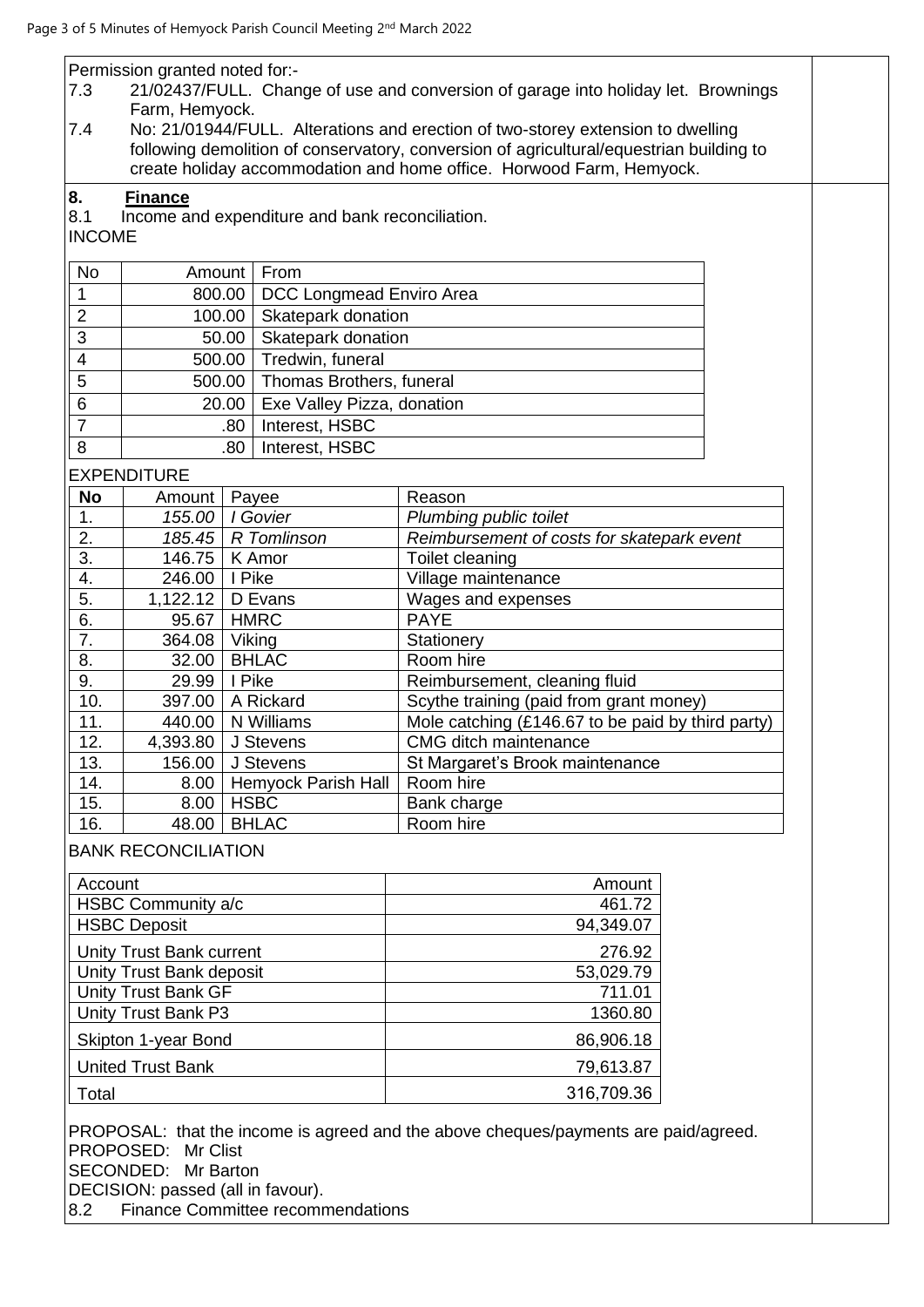|             | 8.2.1<br>8.2.2                                                                                                                                                                                                                                                                                                                                                       | The pc vires £3,500 from the trim trail budget to CMG<br>The pc makes a donation of £250 to Mid Devon Churches Housing Action Team                                                               |  |  |  |  |  |
|-------------|----------------------------------------------------------------------------------------------------------------------------------------------------------------------------------------------------------------------------------------------------------------------------------------------------------------------------------------------------------------------|--------------------------------------------------------------------------------------------------------------------------------------------------------------------------------------------------|--|--|--|--|--|
|             | 8.2.3                                                                                                                                                                                                                                                                                                                                                                | (CHAT)<br>Parish Hall Play Area - the pc purchases a piece(s) of equipment up<br>to a maximum spend of £5,000 and donates it to the Parish Hall<br>Committee.                                    |  |  |  |  |  |
|             | 8.2.4                                                                                                                                                                                                                                                                                                                                                                | Queen's Platinum Jubilee - the pc agrees to underwrite the costs of a<br>community event up to £1,000.                                                                                           |  |  |  |  |  |
|             | 8.2.5                                                                                                                                                                                                                                                                                                                                                                | The pc reallocates the £28,519.30 earmarked for a future land purchase and<br>makes it available for existing and future facilities.                                                             |  |  |  |  |  |
|             | 8.2.6                                                                                                                                                                                                                                                                                                                                                                | HSBC. Due to an increase in charges from HSBC, the pc applies for internet<br>banking with another provider.                                                                                     |  |  |  |  |  |
|             |                                                                                                                                                                                                                                                                                                                                                                      | PROPOSAL: the above proposals are accepted and agreed.<br>PROPOSED: Mr Barton                                                                                                                    |  |  |  |  |  |
|             |                                                                                                                                                                                                                                                                                                                                                                      | SECONDED: Mr Clist<br>DECISION: passed (all in favour). Mr Ritchie abstained from voting as he                                                                                                   |  |  |  |  |  |
|             |                                                                                                                                                                                                                                                                                                                                                                      | declared that he had been asked to quote on 8.2.3.                                                                                                                                               |  |  |  |  |  |
| 9.<br>9.1   |                                                                                                                                                                                                                                                                                                                                                                      | <b>Clerk Update</b><br>The moles at the cemetery and BHLAC have been dealt with.                                                                                                                 |  |  |  |  |  |
| 9.2<br>9.3  |                                                                                                                                                                                                                                                                                                                                                                      | Defibrillator training will be held on Saturday 23 <sup>rd</sup> April at 2pm at The Garages.<br>Annual Parish Meeting will be on Thursday 5 <sup>th</sup> May at 7.30pm at The Parish Hall. The |  |  |  |  |  |
| 9.4         |                                                                                                                                                                                                                                                                                                                                                                      | focus will be the new community land. Cheese and wine will be available.<br>Planning permission for Station Road pavements expires September 2022. It is hoped that                              |  |  |  |  |  |
|             |                                                                                                                                                                                                                                                                                                                                                                      | the legal paperwork can be resolved shortly and that work can commence before the<br>expiry of the planning consent.                                                                             |  |  |  |  |  |
| 10.<br>10.1 | <b>Cemetery</b><br>The clerk has asked a tree surgeon to inspect a tree at the cemetery.                                                                                                                                                                                                                                                                             |                                                                                                                                                                                                  |  |  |  |  |  |
| 11.<br>11.1 | <b>Blackdown Healthy Living &amp; Activities Centre</b><br>Mrs Dayus-Jones talked through the 3 quotations she had obtained to replace the rotten<br>guttering at BHLAC.<br>PROPOSAL: the council accepts the quote from Mr Millard.<br>PROPOSED: Mr Moon<br>SECONDED: Mr Russell<br>DECISION: passed. Mr Ritchie, Mr Povah, Mr Clist, Miss Lawrence and Mr Calcraft |                                                                                                                                                                                                  |  |  |  |  |  |
| 11.2        | abstained from voting.<br>Crash Barrier/wall protection - Mr Povah is obtaining quotations for the agreed design. He LP<br>will also seek alternative solutions.                                                                                                                                                                                                     |                                                                                                                                                                                                  |  |  |  |  |  |
| 12.<br>12.1 | consultation.                                                                                                                                                                                                                                                                                                                                                        | <b>Correspondence</b><br>Plan MDDC $-$ a working group will be set up to respond to the initial issues paper                                                                                     |  |  |  |  |  |
| 13.         | Nothing to report.                                                                                                                                                                                                                                                                                                                                                   | <b>The Queen's Platinum Jubilee</b>                                                                                                                                                              |  |  |  |  |  |
| 14.         | Nothing to report.                                                                                                                                                                                                                                                                                                                                                   | <b>Community Land</b>                                                                                                                                                                            |  |  |  |  |  |
| 15.         | Nothing to report.                                                                                                                                                                                                                                                                                                                                                   | <b>Matters Arising</b>                                                                                                                                                                           |  |  |  |  |  |
| 16.         | Nothing to report.                                                                                                                                                                                                                                                                                                                                                   | <b>County Council Report</b>                                                                                                                                                                     |  |  |  |  |  |
| 17.         | Nothing to report.                                                                                                                                                                                                                                                                                                                                                   | <b>District Council Report</b>                                                                                                                                                                   |  |  |  |  |  |
| 18.         | <b>Highways</b><br>Nothing to report.                                                                                                                                                                                                                                                                                                                                |                                                                                                                                                                                                  |  |  |  |  |  |
| 19.         | <b>Footpaths</b>                                                                                                                                                                                                                                                                                                                                                     |                                                                                                                                                                                                  |  |  |  |  |  |